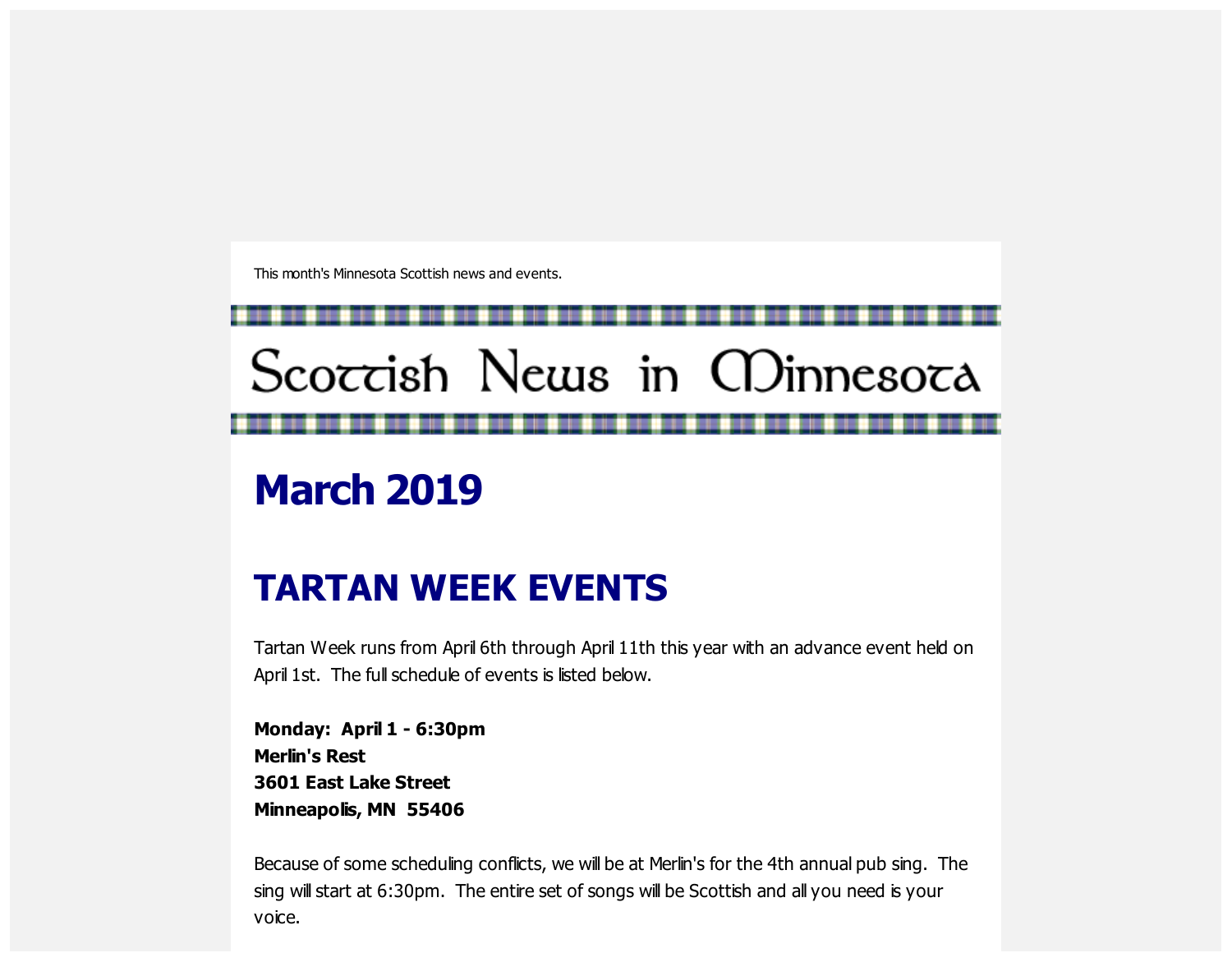**April 6: Saturday - TARTAN DAY State Capitol St. Paul, MN**

CALLING ALL CLANS!

Tartan day is on Saturay this year and it is the 21st year of celebration in Minnesota. Therefore, we are going back to the Capitol and are asking all Clans to gather in the parking lot in front of the State Capitol for parade up to the steps of the Capitol for the celebration. We will be gathering on the sidewalk at 1:00pm. The program is similar to the past years at the Capitol and we are asking all Clans to bring their flags and members to join us. We will be done by 3:00pm.

**Sunday: April 7 - 10:00am NEW LOCATION! - NEW TIME! Gethsemane Episcopal Church 904 South 4th Street Minneapolis, MN 55404**

The Kirkin' will be held at Gethsemane Church in downtown Minneapolis this year. Gethsemane is the "Mother Church" for the State of Minnesota and will be hosting us at their regular 10:00 service. Organ music, Pipe band music and a unique service focused on the blessing of the Tartans based on the original Kirkin' held at the National Cathedral 21 years ago. This has turned into a wonderful event and should be well attended. Bring a piece of your tartan to be blessed as a part of the service and join us for shortbread after the service!

**Sunday: April 7 - 3:00pm-4:00pm Macalester College Pipe Band Concert Macalester College St. Paul, MN**

The Macalester College Pipe Band spring concert will be held on Sunday, April 7th at 3:00pm. Admission is \$5.00 for adults and children and free with a Macalester ID.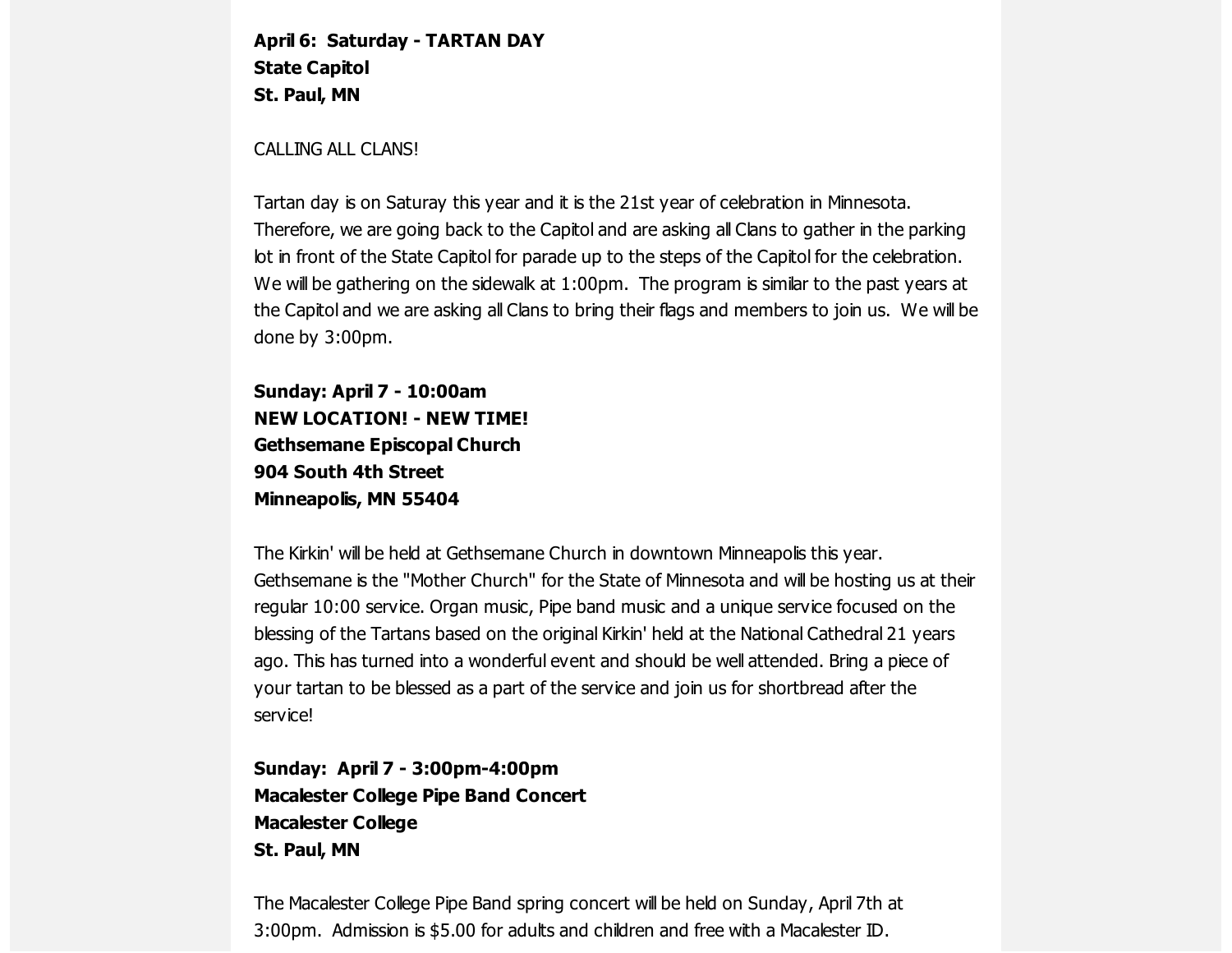**April 10th: Wednesday - 7:00pm Stephanie Claussen and Friends – Celtic Harp Music for Tartan Week**. **The Summit Center 1524 Summit Avenue St. Paul, MN**

St. Paul, Minnesota-based harpist and 2018 US National Scottish Harp Champion, Stephanie Claussen is a performer, teacher and arranger, with interests that span the Celtic and classical worlds, she performs her own mixture of Scottish tunes, J.S. Bach, Debussy, and anything that sounds medieval or French. She will be joined by two of her students as we celebrate Tartan Week in Minnesota. FREE to the public, donations encouraged. Doors open at 6:30 PM.

```
Thursday: April 11 - 6:30pm
Scotch Tasting
vomFASS
Mall of America, Level 3 North (N345)
Minneapolis, MN
```
Our Scotch Tastings are now hosted in conjunction with vomFASS. These tastings are unique in that the blender for vomFASS has unparalleled access to rare scotches which are not normally available to anyone else. The most recent tasting provided several different single malts that are not sold as single malts. The entire distillery product is used in the blending process so we are able to taste truly rare scotches. Each of the scotches are accompanied by a small bite that is developed using vomFASS products. vomFASS, at Mall of America, is a proud purveyor of rare spirits, specialty liqueurs, fine wines, as well as premium olive oils, vinegars and spices.

vomFASS is located at Mall of America, Level 3, North (N345) Check-in begins at 6:15pm. Tasting begins at 6:30. Cost is \$60.00 per person and the seating is limited to the first 45 people who register. Half of the cost of the registration goes to the Minnesota Scottish American Center and is used to fund all events and costs of the Center throughout the year.

CALL (954) 426-3222 to register and prepay. Registration fees are not refundable but may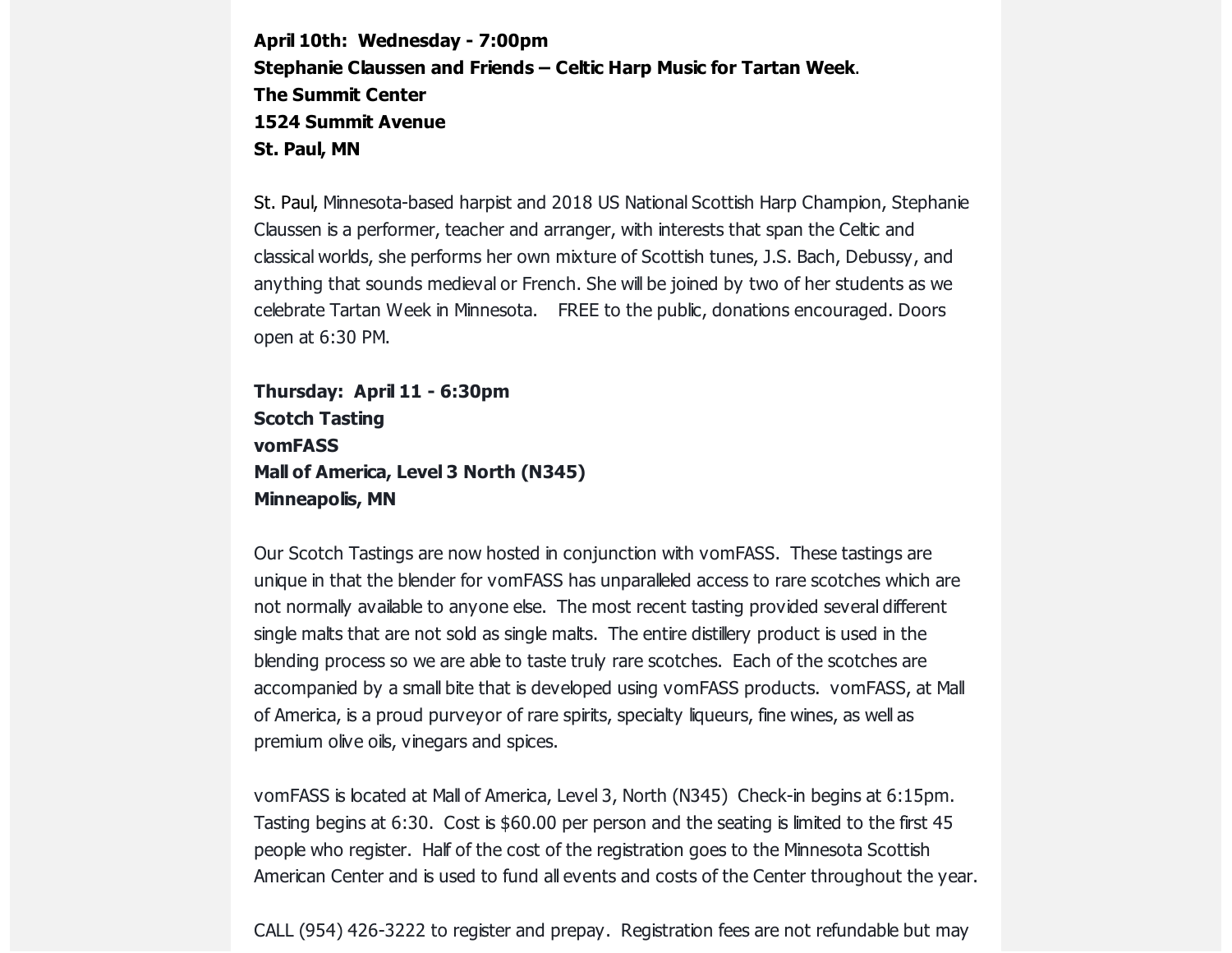be transferred to another person. Call vomFASS to change registration name. They can best serve you on the phone Monday-Friday, 9:00am-5:00pm. Must be 21+ and be prepared to show state issued photo ID to attend this event. This event is not eligible for any discounts or coupons.

#### **MARCH EVENTS**

March 1 – 30, 2019 Exhibit of six [Scottish](https://scottishamericancentermn.us10.list-manage.com/track/click?u=2fe4099001736ac4b948473e4&id=23c7590046&e=6b0ba04b53) Artists at the Bloomington Center for the Arts, 1800 W Old Shakopee Rd, Bloomington. The exhibition, "Urban Parallel, a celebration of the history and legacy of ceramics in Glasgow, Scotland" brings together the work of six Scottish-based acclaimed contemporary sculptural makers in clay: Andrea Walsh, Dawn Youll, James Rigler, Susan O'Byrne, Livia Marin and Jonathan. Artists Reception: Thursday, March 28, 5:00 – 9:00 P.M. There is also a Ceramic Master Workshop on March 25 - 26, 9:30 a.m. to 5:00 p.m. Contact ArtistryMN.org for more information or call 952-563-8575.

**March 14: Thursday - 6:00pm-8:00pm Laura MacKenzie Summit Brewery Ratskeller 910 Montreal Circle St. Paul, MN**

Summit Brewery hosts the MMC (Minnesota Music Coalition) NoVox Instrumental Music Series - and this is MacKenzie's month to perform. Free.

**March 15: Friday - 7:00pm Willow Brae Lake City Area Arts Center 220 Chestnut Street Lakeville, MN**

Laura MacKenzie and Andrea Stern (Celtic Harp) in concert at the Lake City Area Arts Center.

**Saturday: March 16 - 10:30am A Celtic Breeze**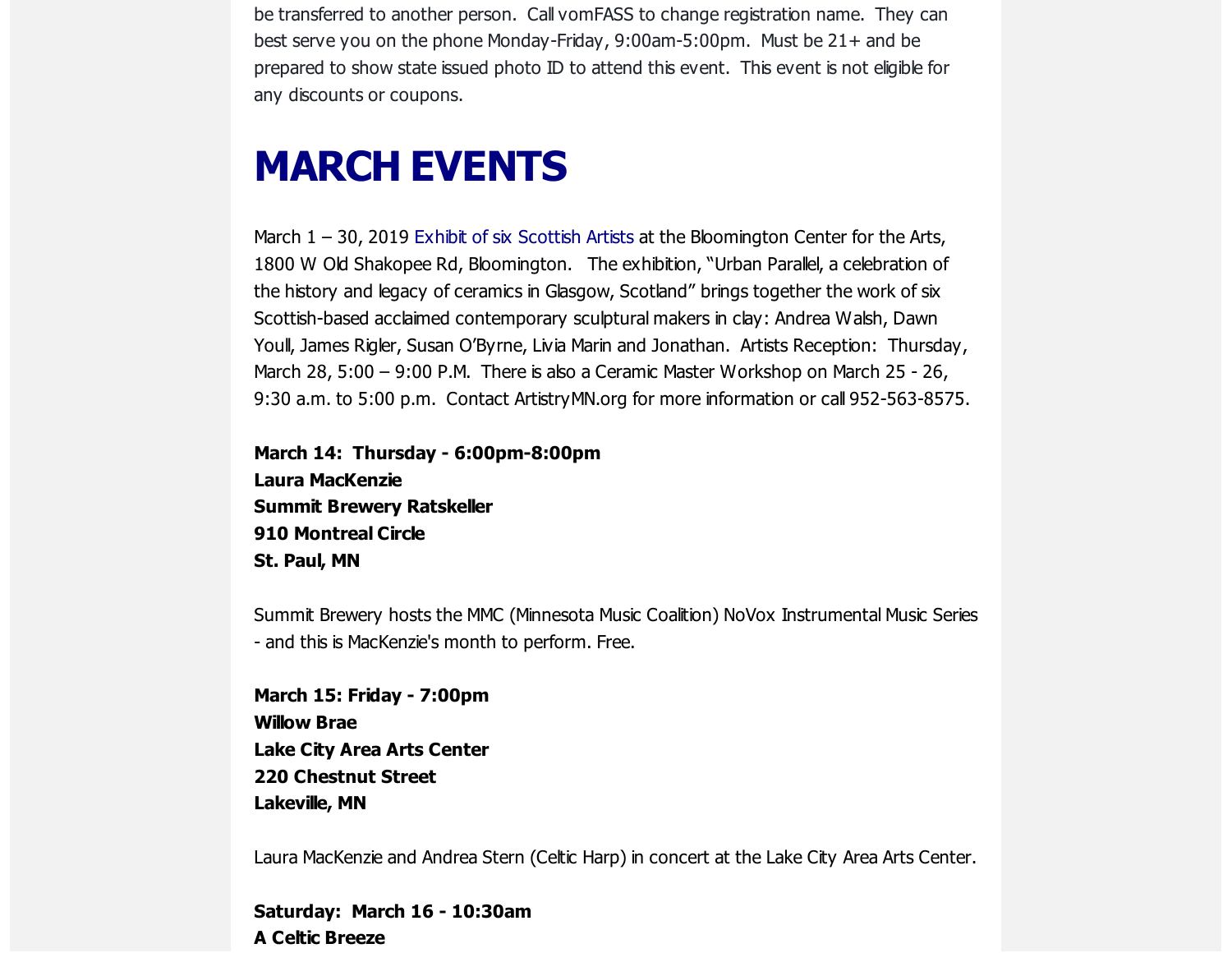**Milaca Community Library 234 1st East Milaca, MN**

Traditional Wind-Powered Music of Celtic Traditions, presented by Laura on her array of instruments and voice. Free and open to all.

**Sunday: March 17 - 2:00pm-5:00pm The Martin McHugh Ceili Bank St. Paul's Episcopal Church 1710 East Superior Street Duluth, MN**

The Annual St Patrick's Day Ceili in Duluth, Minnesota - an annual benefit for Loaves & Fishes of Duluth. Music provided by the Martin McHugh Ceili Band, featuring Martin plus Barry Foy, Pete Tritz, Daithi Sproule and Laura MacKenzie, with Terrence Smith calling the dances. We love ceilis in Duluth!

**March 16th: Saturday - 1:30pm-2:10pm Dunquin Landmark Center, Courtroom 317 75 West Fifth Street St. Paul, MN**

Dunquin plays Landmark Center, courtroom 317 (The Tearoom) for IMDA's all day St Patrick's Weekend Celebration. Amidst the bustle of the day, come in for the quiet side of Irish music and a scone and some tea.

**March 16: Saturday - 6:00pm-8:00pm Dunquin Tillie's Café Cleveland and Marshall Avenues St. Paul, MN**

Dunquin celebrates with rollocking jigs and reels and quiet airs during the dinner hour. Great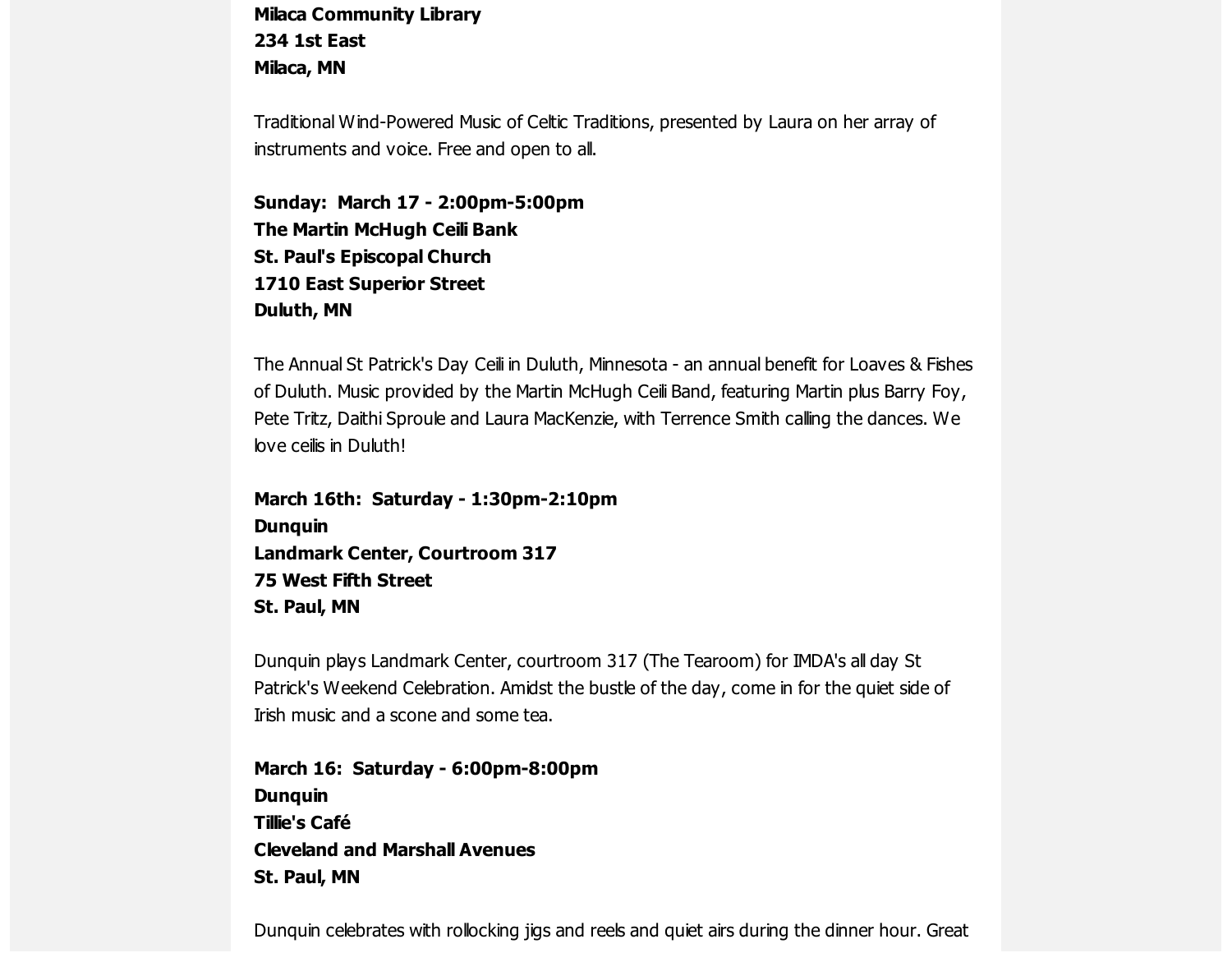food and friendliness! If we're lucky, maybe Sister Bridget (aka "Sister Twinkletoes") might dance a jig for us!

**March 17th: Sunday - 4:00pm Bynrie St. Anthony Park Lutheran Church 2323 Como Avenue St. Paul, MN 55108**

BYNRIE, a mandolin-based group, performs an all-Irish traditional music concert, playing several of my musical arrangements for mandolin-mandola-guitar-bass and flute. (Ask the band what BYNRIE means!)

Hope to see you at one or more of these events! Happy St Patrick's Day.

**March 24th: Sunday - 7:30pm Red Hot Chili Pipers Ordway Center 345 Washington Street St. Paul, MN 55102**

The Ordway has asked us to announce the Red Hot Chilli Pipers in Concert. They will be at the Ordway on Sunday March 25th. The link below takes you to the ticket office. Tickets run from \$48.00 to \$79.00.

The link for additional information about the concert and to order tickets is as follows: [https://ordway.org/event/red-hot-chilli-piper](https://scottishamericancentermn.us10.list-manage.com/track/click?u=2fe4099001736ac4b948473e4&id=41c336843a&e=6b0ba04b53)

#### **NEWS:**

Laura MacKenzie has developed some new programs, including one on the Outlander Series - visit the Programs page of her website for a quick look:

[www.lauramackenzie.com](https://scottishamericancentermn.us10.list-manage.com/track/click?u=2fe4099001736ac4b948473e4&id=1d80a48a52&e=6b0ba04b53)[/community-schools.](https://scottishamericancentermn.us10.list-manage.com/track/click?u=2fe4099001736ac4b948473e4&id=e6c8679041&e=6b0ba04b53) If you have a special interest group, school, college, library or community center that might be interested in hosting a performance program, let Laura know at: [laura@lauramackenzie.com](mailto:laura@lauramackenzie.com)